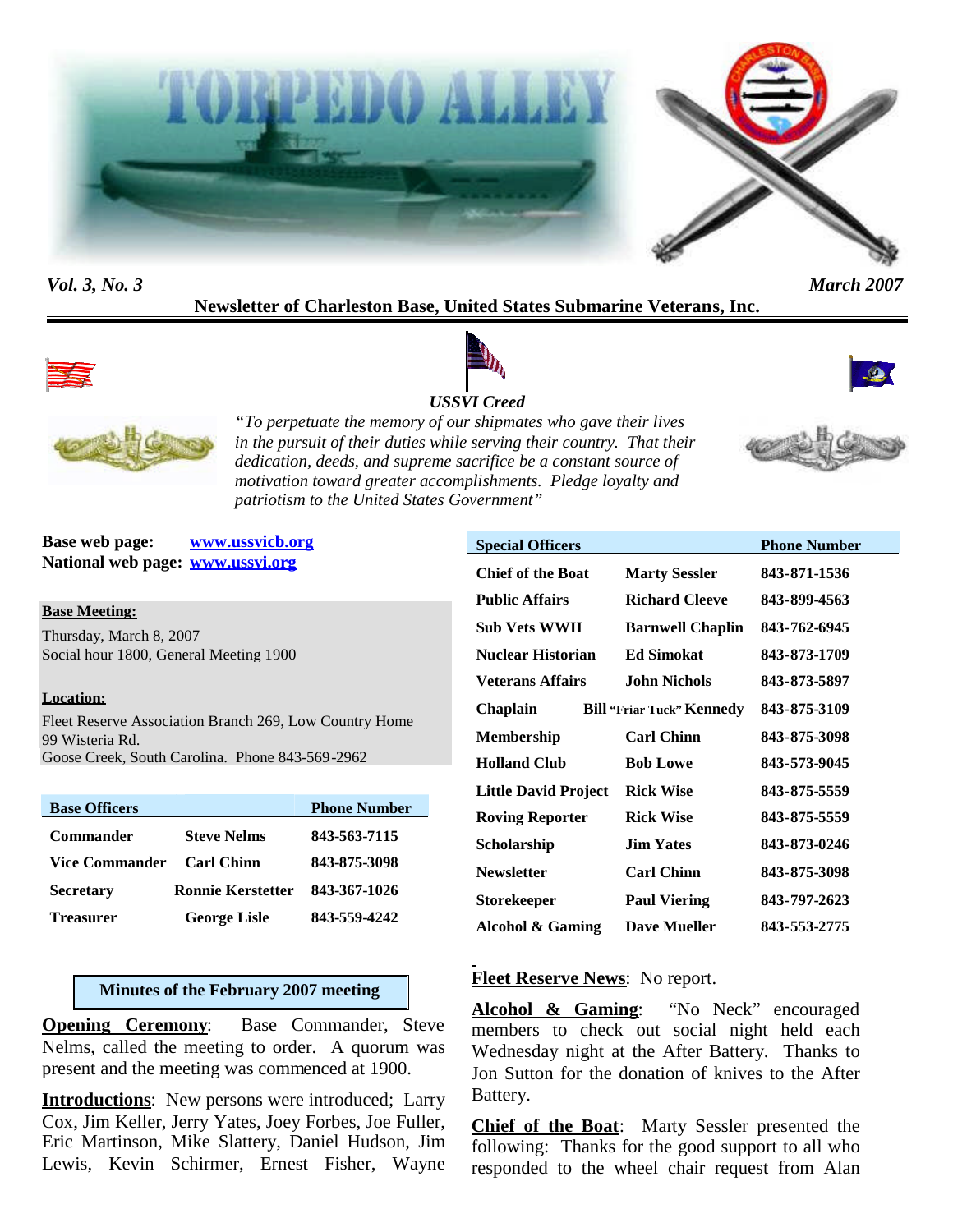Farrell, and Robert Delconte. Welcome aboard.

**Treasurer**: George Lisle gave the treasurer's report. George reminded everyone to continue their support of the depth charge drawings and After Battery social nights. This is how we finance our organization. George also cautioned us to be careful how we spend our money.

**Secretary:** Ronnie Kerstetter asked for a motion to approve the meeting minutes from last month. A motion was made and seconded; no discussion. Minutes approved.

**Storekeeper**: USSVI calendars are available for purchase cost is eight dollars each.

# USS Silversides SS236

Paul held up a mounted piece of teak decking from the USS Silversides (SS236), this will be displayed in  $\frac{101}{100}$ the After Battery. Paul is continuing to take donations that will be used to haul her out of the water and refurbish.

SILVERSIDES was commissioned into the U.S. Navy on December 15, 1941, just eight days after the attack on Pearl Harbor. She left for the first of her 14 war patrols on April 30, 1942. SILVERSIDES sank 30 ships and damaged 14 ships. She ranks third highest among all World War II U.S. submarines in ships sunk, totaling 90,080 tons. None of the boats scoring more sinkings or tonnage sunk exists today, leaving SILVERSIDES as the nation's most famous surviving WWII submarine.

The war's most publicized operation was performed on board SILVERSIDES. Pharmacist Mate Thomas Moore successfully removed a gangrenous appendix from crew member George Platter. Moore had never performed an operation before, but armed with makeshift instruments and a volunteer surgical team, he performed the operation successfully. The patient recovered admirably and was standing regular watch duties just six days later. The operation was reenacted in the movie Destination Tokyo.

**Award Presentation**: Buddha presented a plaque to TMC(SS), USN Retired, Richard Sparger. "Best cook in the world" in appreciation for all you do for Sub Vets Charleston Base. Many thanks Richard.

**Chaplain**: Bill Kennedy presented the binnacle list as follows: Mike Smith has been diagnosed with prostate cancer, he may go to Michigan. Demetria C. Votta, wife of Alan Votta, has passed away, she was suffering from acute leukemia. Please keep Alan and his family in your prayers. Arthur O'Meally has some bleeding blood vessels in his brain & will need

Votta. Oyster Roast on Saturday afternoon Feb 24th. Please RSVP Marty if you plan to attend. USS Trout Reunion, March 12-16, 2007 Holiday Inn, Mt. Pleasant, SC. See Buddha for details. Andrew Jackson (SSBN 619) reunion cruise. Capital Base is having their annual memorial service 19 May at 11:00. See the COB for details. February 24th is the oyster roast to be held at the after battery. Bring desert only. Thank you to Curly for the new podium.

2007 Eastern Region District 4/6 & Sub Vets WWII Conference Wednesday April 25 – Sunday April 29, 2007, Daytona Beach, FL at the Holiday Inn Express Speedway Resort. (If you would like to attend let Buddha know as he is trying to get a group together to make this trip). Registration forms and information for the convention available the national website http://www.ussvi.org/Conventions.asp

**Base Commander:** Buddha had some things to say to the group.

- If the shoe don't fit don't worry about it
- Anyone who joins an organization normally abides by the majority rule
- A lot of people do a lot of work to make this group what it is
- I don't make decisions on my own that affect the entire organization. It is up to you people to make the decisions for the whole organization
- Everyone has a right to their opinion
- No one has the right to cut down anyone who volunteers their time to make this organization work
- There has been a lot of flack and e-mails going around from people. The executive board is not a clique. We do not always agree
- If you don't like the way things are going, run for an office and then work with the board to make changes
- Bring a solution to a problem and not just the problem
- When you give a gift to this organization, it is with no strings attached

We had an offer from the FRA to change our meeting location. Willy at the VFW was informed of the proposal. It is my job to put the proposal out to the troops, I can't make this decision on my own. Buddha read a letter from William Campbell commander of the Walter C Fulda Post 3433 Veterans of Foreign Wars. Willy says that every Sub Vet will always be welcome here regardless of the outcome of the voting tonight on the meeting location.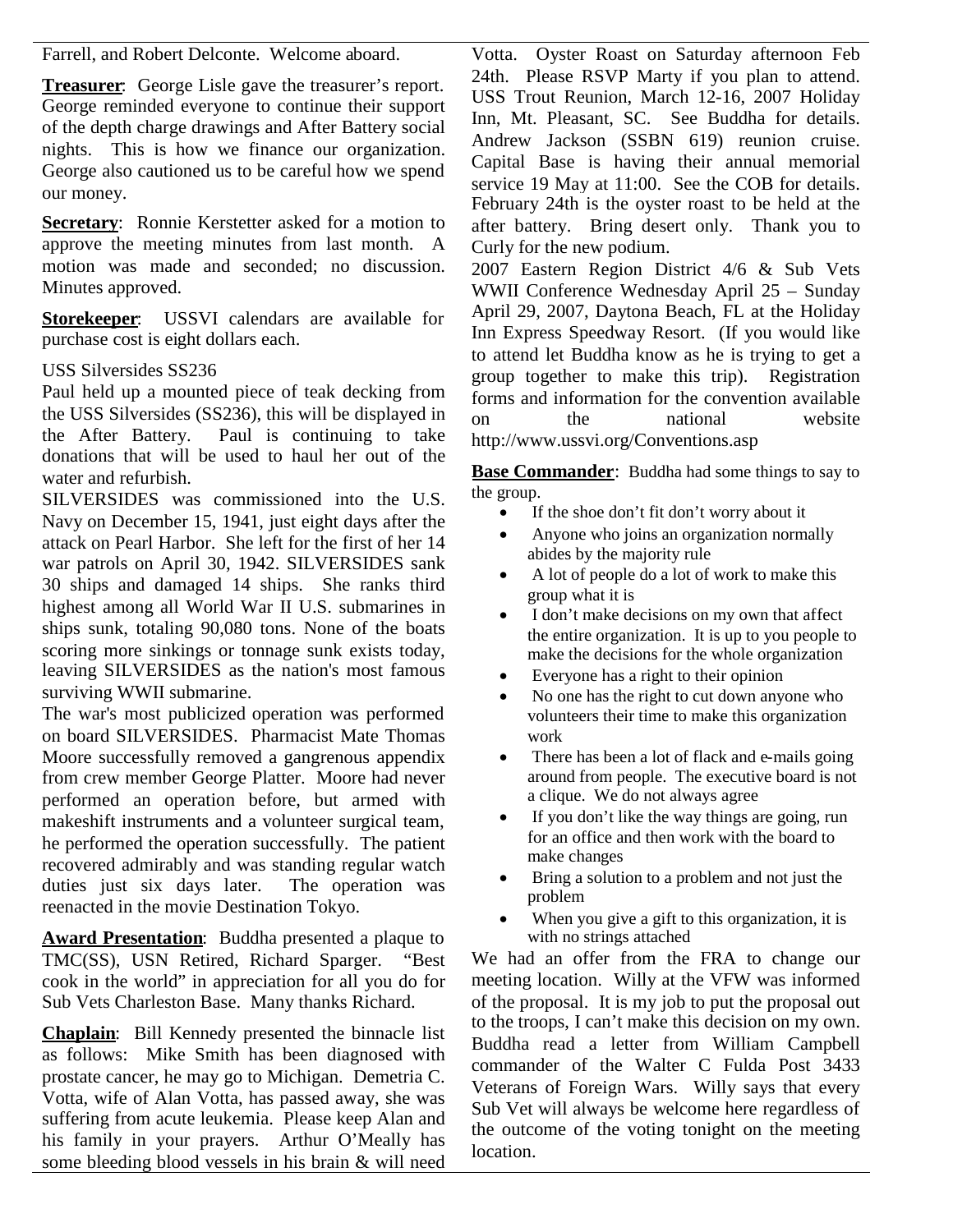surgery. Bill Roup is recovering and may be moved to Health South. Please visit Bill if you get a chance as he is bored to death. Keith Schnebel is home and out walking. Al Addington had a triple by-pass, received blood and is doing well. If anybody is sick or needs help contact either Bill Kennedy or Marty Sessler.

If anybody is sick and needs help contact either Bill Kennedy or Marty Sessler.

**Public Affairs**: Richard Cleeve has the Christmas Party pictures on the website. See Richard for any changes or additions to our web site.

**Sub Vets WWII**: Lee Allison reported that the next Swamp Fox Chapter meeting will be at Ryan's Family Steak House 1314 North Main Street in Summerville, SC on Thursday February 15, at 1200 (noon). Any Sub Vets member can join the Sub Vets WWII as an associate member and are encouraged to do so. They hold a lunch meeting every other month at Ryan's.

The USS Amberjack (SS219) Memorial Ceremony will be held 11 am, Saturday, March 24th at the monument in White Point Gardens (The Battery) in downtown Charleston.

The H.L. Hunley/USS Housatonic Anniversary Memorial, February 17, 2007 at Sunrise Presbyterian Church, 3222 Middle Street, Sullivans Island by Breech Inlet.

# **Veteran's Affairs**: No report.

**Membership**: Carl Chinn is on vacation. Bob Chinn standing in for Carl tonight. Bob says that we have 239 Charleston Base members in good standing (dues paid). Six new members joined tonight, we still have 21 dink's. If you change your home address, phone number or e-mail notify Carl Chinn our membership chairman so that he can make the revisions.

**Scholarship**: Jim Yates was present and thanked everyone for all the donations to the scholarship fund. The Admiral James B. Osborn Memorial Scholarship is funded by the Charleston Base Submarine Veterans Incorporated. The scholarship is awarded to a Tri-County high school senior and disbursed as a onetime \$500 award payable to the recipient. A Summerville High School student is the latest recipient. Greg plans to study computers at Clemson and will receive the award on May 2, 2007, in the evening at an award ceremony. See Jim if you would like to attend this award presentation. Thank you to Joe Lookabill for donating part of his depth charge winnings from last meeting to the scholarship fund.

**District Four**: No report.

**Old Business**: Rick Wise made a motion to vote on the proposal to move the monthly meeting location. Motion was seconded. A discussion followed. Everyone that wanted to speak was allowed an allotted time with the COB monitoring. At the end of the discussion voting was conducted by paper ballots on whether to meet at the FRA or the VFW. The secretary (Ronnie Kerstetter), Bob Chinn, and Ed Simokat counted the votes. The result was that the organization majority voted to move the monthly meeting to the Fleet Reserve Facility, Lowcountry Home, in Goose Creek.

The military museum will move from downtown to North Charleston. There is a good possibility that we can get two Mark 14 torpedoes, we are working with the mayors office to help with transportation, etc.

A memorial is being planned for Waterfront Park. Don Wolfe is selling bricks for the memorial.

Several programs are a possibility for us to be involved in:

- Lazy eye test for school kids
- Giving hats to little kids that loose hair due to chemotherapy

When we find out details will put this out.

# **New Business**: None

**Good Of The Order**: The depth charge drawing was held. The winner was George Lisle. Bill Roberts suggested that we inventory everything that Charleston Base owns. Buddha has already started a title "B" list of Sub Vets Charleston Base items. Carl Chinn is in process of up grading our by-laws. We will vote on any changes. Von Stuben Reunion March 22-25 at the Airport Radisson. Social night menu for St. Patty Day will be corn beef with Irish bacon, etc. James K. Polk 645 boat reunion in Reno, Nevada, July 19-22. Movie CD's are needed for the Veterans Home in Walterboro. L Mendel Rivers reunion May 17-20 in Mt Pleasant. Please let Carl Chinn know about any up coming boat reunions so he can get the word out.

The Base Commander adjourned meeting at 2045.

# **\*\* End of the minutes for February 2007 \*\***

*"Don't tell mom I'm a submariner, she thinks I play piano in a whorehouse."*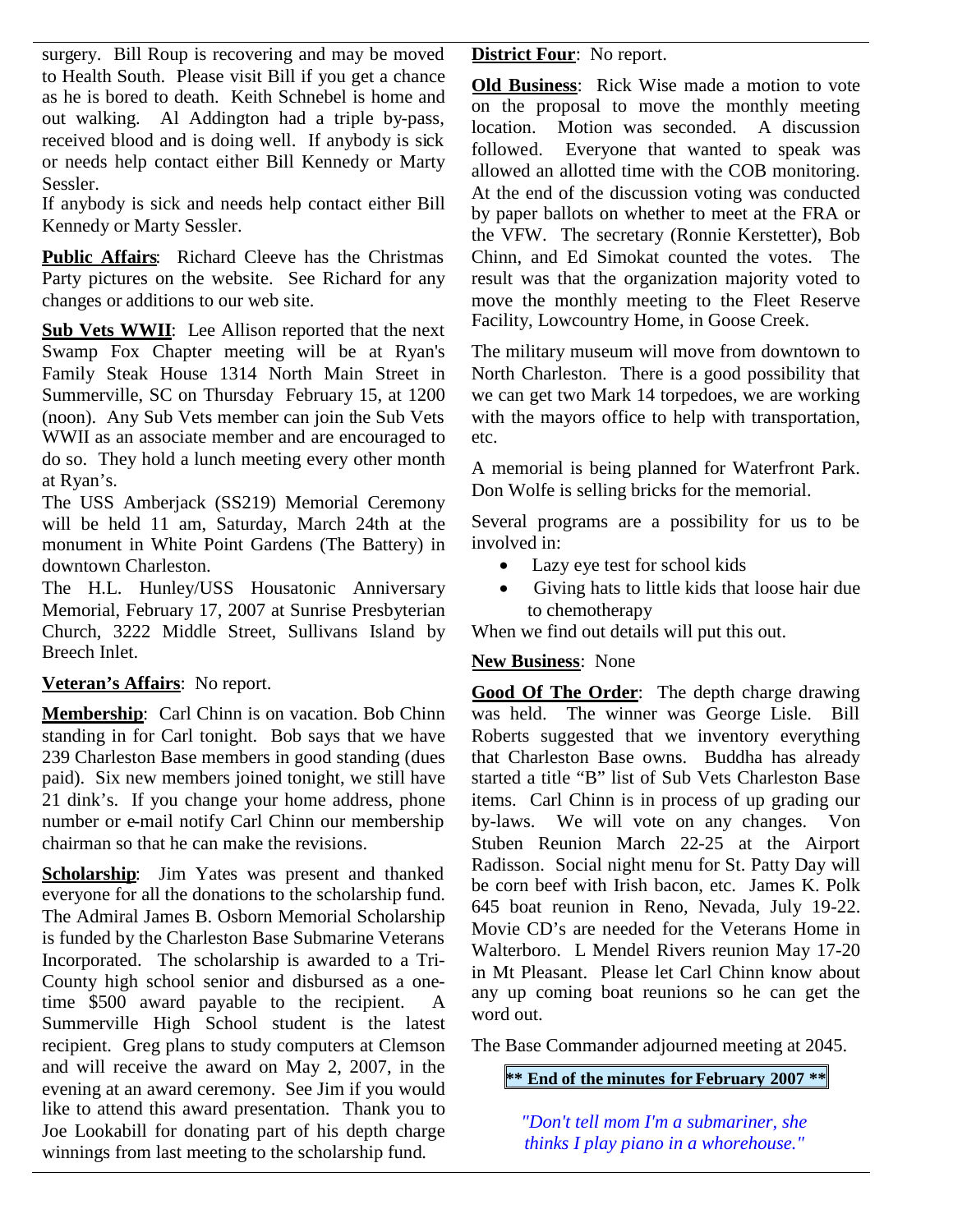## **New meeting location**

Starting in March 2007, Charleston Base will begin meeting at the Fleet Reserve Association Branch 269 Low Country Home. The home is located at 99 Wisteria Rd., Goose Creek. It is off Redbank Rd. directly behind the Wendy's restaurant near 84 Lumber.

Non FRA members are required to sign in as guests. As a reminder, there is no smoking allowed in the meeting room.

| March Birthdays! |              |                 |                 |  |  |  |
|------------------|--------------|-----------------|-----------------|--|--|--|
| Allegretto       | Anderson, H. | <b>Baciocco</b> | Corcoran        |  |  |  |
| Dale             | Deschaine    | Giddens         | <b>Hix</b>      |  |  |  |
| Hodges           | Johnson, D.  | Kopacka         | Luther          |  |  |  |
| Martinson        | McLuskey     | O'Saben         | Rosselot        |  |  |  |
| Sanders          | Schirmer     | Sessler         | Smith,          |  |  |  |
| Snyder           | Spear        | Wieland         | M.<br>Yates, G. |  |  |  |

## **Membership and Dues Information:**

We're up to 270 members! We are still hanging as number 3 in base size, and less than 100 fewer than number 2. Groton and San Diego are larger. Keep on recruitin'!

Only problem is we have 19 dinks! We need them to keep growing. Check with your buddies and make sure they have paid their dues.

If you haven't yet paid, when you read this newsletter your 2007 dues are past due. If you are unsure of what you owe (regular base and/or national) please ask me! See me at the meeting, e-mail or call.

If you have not renewed your dues by March 31, you will be dropped from the Base and National sailing lists. If you are a National Life member you will be transferred to Member-At-Large status.

We dropped 8 members last year…This year looks like 19!

Annual dues are \$20 for National and \$15 for Charleston Base.

If you have any changes to your membership info (address, phone, e-mail, etc.) you can now make those changes directly on-line in the Sub Vets national database.

| <b>March Submarines Lost:</b> |        |                |  |  |
|-------------------------------|--------|----------------|--|--|
| <b>USS</b> Perch              | SS 176 | March 3, 1942  |  |  |
| <b>USS Grampus</b>            | SS 207 | March 5, 1943  |  |  |
| <b>USS Triton</b>             | SS 201 | March 15, 1943 |  |  |
| <b>USS</b> Tullibee           | SS 284 | March 26, 1944 |  |  |
| <b>USS Kete</b>               | SS 369 | March 20, 1945 |  |  |
| <b>USS Trigger</b>            | SS 237 | March 26, 1945 |  |  |
| $USS F-4$                     | SS 21  | March 25, 1915 |  |  |
| $USS H-1$                     | SS 28  | March 12, 1920 |  |  |

# *Old Salt*

*Old salt, Tar, Sailor been called Through time stood watch in rough seas and calm.*

*In steps of those who's gone before; In vessels of mast and vessels of oar. The great ships have changed in number and size;*

*Sliding under the sea, and above in the sky. In times of peace they sharpen their skills; for the call of Battle Stations! Battle Stations! This is no drill.*

*Gone are the cannons and muskets of old; replaced by rockets, missiles, and jets on patrol. Their battle ground different, yet still the same; atop the brine, open to fire and flame. Shipmates are many that rest 'neath the foam; Last full measure given for family and home.*

# **Admiral Oz Scholarship News**

Today, we continue to celebrate the legacy of Admiral James B. Osborn by awarding a scholarship in his name to Gregory Stabler. Greg is the son of William Stabler MT1(SS) Ret. He is currently a senior at Summerville High School and is ranked #2 in a class of 658. He has a GPA of 4.98 and is planning on attending Clemson as a computer science major. We are all invited to attend an awards ceremony on the evening of May 2, 2007 and present him with the \$500 scholarship check. More details will be forthcoming as they are available.

On behalf of the scholarship committee, Julian Villegas, Carl Chinn, and Tom Lufkin; I wish to commend each of you for your individual generosity and support of this worthwhile project. Throughout this year, there have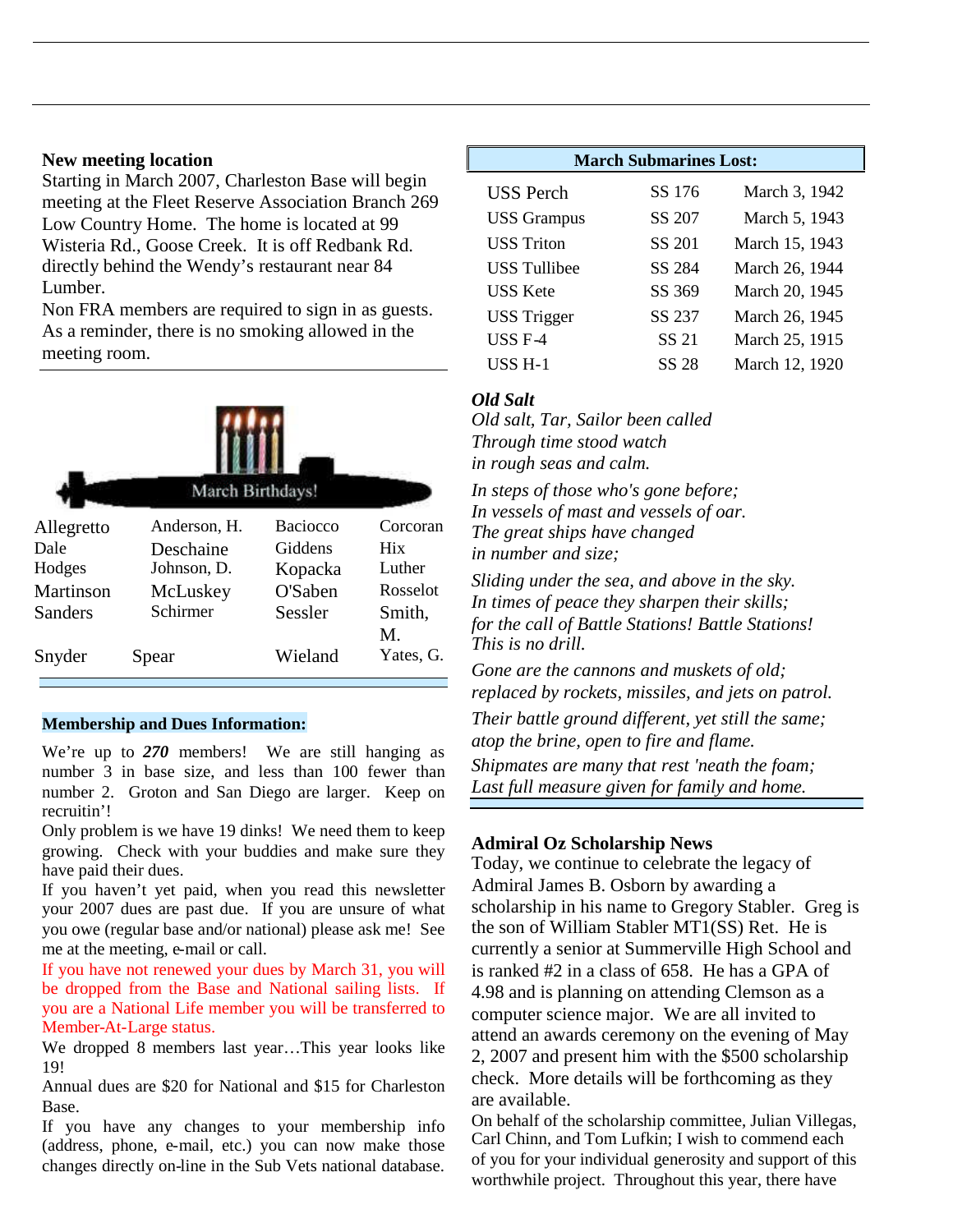If you make changes, please let me know at **chasbasemembernews@sc.rr.com** or **carlc@sc.rr.com** or call 875-3098. This is so we can keep our local information current and accurate. If you want, I can make the changes for you...just let me know.

#### **Membership Drive**



#### **Target:** *New Members*

Started in November was a membership drive for 2007. We have the potential of becoming the second largest base in the country with just a little bit of work. It will be easy to be number 2 'cause we're less than 100 behind them. Who knows, we might someday surpass Groton Base!

Here's the deal: Recruit as many new members as you can. The guy who recruits the most new members before 1 April 2007 will get 2 years Charleston Base membership dues paid. If that guy is already a Charleston Base Life member he will get \$30 cash. In case of a tie, there will be a random drawing for the winner. Make sure that you let me know when you recruit a new guy, if he joins you get credit and I can track the numbers.

Carl



March 24 – Amberjack Memorial Service, 1100 White Point Gardens

#### **Terminology Trivia**

## *"Hunky dory"*

#### OK; satisfactory

Derived from Honki-Dori, a street in the port of Yokohama, Japan, where many a pleasure awaited visiting sailors.

#### *"Learn the ropes"*

#### Gain a skill

Young sailors were taught what each rope, rigging and knot was for aboard a ship. After 'learning the ropes', sailors would then 'know the ropes'.

**TRICARE USER FEES UPDATE 17:** The Pentagon's top health official reiterated 30 JAN the need to increase Tricare fees because across-the-board cuts have not been enough to decrease the Defense Department's health care costs. Dr. William Winkenwerder Jr., assistant defense secretary for health affairs, said there is no way to cut operating enough to prevent higher fees. "That is a false hope," he said. "It is not possible." During a roundtable at

been many donations to our scholarship fund. The legacy that we are building by supporting these students will pay off in untold ways. Ways that many of us may never fully realize, but rest assured we have had a very important hand in shaping the future of our country by supporting the young intellectual leaders of our future. Bravo Zulu gentlemen.

### **Memories Surface With Sub's Discovery**

By Rachel Harrington

Published on 2/5/2007

Ledyard -- While he was held for three years as a prisoner of war during World War II, Ernest Plantz was fed rice with bits of dead worms and beaten when he was too exhausted to work.

At one point I held the record for beatings by a baseball bat, the 86-year-old Gales Ferry resident remembered. I was struck 75 times in one day.

Plantz, then 21, was an electrician 3rd class aboard the USS Perch when a Japanese convoy attacked the submarine in the Java Sea on March 1, 1942. When the submarine's commander, who had been aboard with five officers and 54 sailors, ordered the Perch scuttled, Plantz figured that was the last he'd see of the submarine. Seeing the sub go down was like seeing my home go down, Plantz explained. This past Thanksgiving Day the Perch was discovered 190 feet below the surface by an Australian team hoping to take photos of the wreck of the British cruiser HMS Exeter.

I was surprised, Plantz said, I never thought I'd see it again. Last week the frail but sharp-witted Plantz sifted through the expedition's pictures of the submarine in his living room. Plantz was struck by a photograph of a large hole where a Japanese shell barreled through the hull. Fortunately for us it didn't explode, Plantz said.

When Plantz first saw the photos, he said that memories came flooding back to him. They reminded me of the beginning of that horrible time, he said. I think they bring back more bad memories than good.

After being captured by the Japanese, Plantz and his shipmates were held on Makassar, an island in what is now Indonesia. In what would be Plantz's final year at the camp in 1945, six of his shipmates died from torture, disease, and malnourishment. When the 180-pound Plantz emerged from the prison, he weighed 80 pounds and was near death. He suffered from starvation, malaria and dysentery. Still, not all of Plantz's memories upon seeing the photos of the wreck were bad ones. Looking at a shot of a glass porthole, Plantz was instantly nostalgic. I loved sitting there when we submerged, watching the fish go by, he recalled.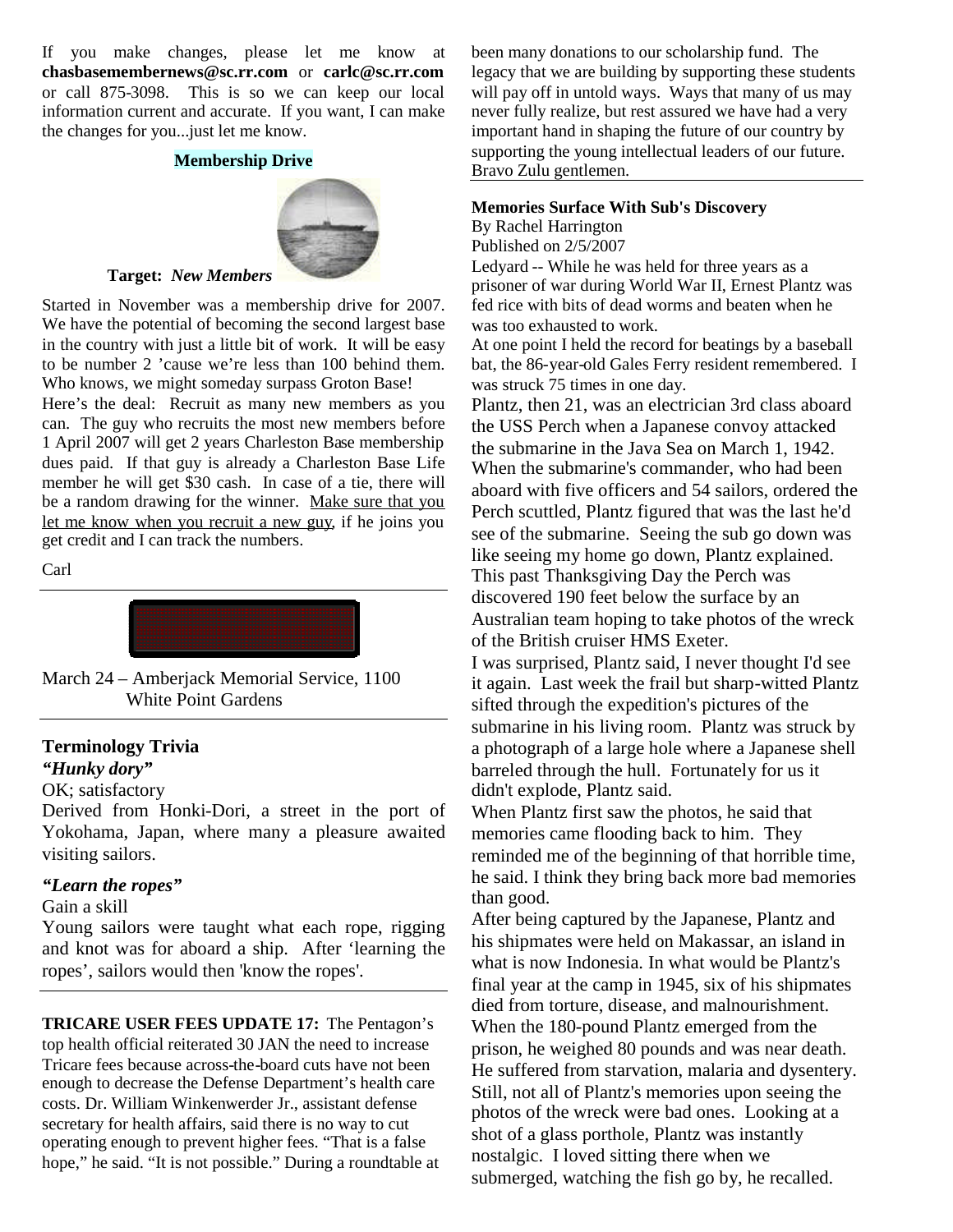the annual Military Health System Conference in Washington, Winkenwerder said the health care budget was at \$18 billion in 2000. In 2007, he expects it to grow to about \$40 billion. "We don't see an end to that, in the absence of some appropriate adjustments and changes. We haven't made any change in the benefits structure in 13 years. The rate of growth, especially with new benefits and the expansion of Tricare for older military retirees and reservists, is twice the rate of inflation and higher than private-sector growth." He reiter!

ated a list of all the things the Defense Department has done to cut costs: changes to the prescription-drug formulary that saved \$5 million in two years, changes in the payment process for care that saved \$1 billion, and the conversion of military positions to civilian positions to save several hundreds of thousands of dollars. In spite of this he noted doing all of these things still does not get DoD anywhere near the amount of savings needed to have a lower-cost growth. Congress rejected last fall a 2006 proposal to save \$11 billion through increased fees for retirees younger than 65 or increasing what they spend out-of-pocket for doctor visits met with strong opposition. The Defense Department had planned to save \$735 million this year by increasing Tricare fees. The House defense appropriations subcommittee demanded that Winkenwerder solve the problem by asking the White House to present a request for more money.

**TRICARE USER FEES UPDATE 18:** The defense budget the Administration submitted to Congress on 5 FEB significantly upped the ante in the Pentagon's campaign to raise Tricare fees. It assumes even bigger fee hikes for FY2008 than last year's budget submission assumed for FY2007. Last year's budget proposed tripling Tricare Prime and Tricare Standard fees for retired officers and their family members and survivors over a two-year period, and more than doubling them for most enlisted retirees. It also would have increased retail pharmacy fees for all Tricare beneficiaries of all ages by almost 70%. The Administration projected that those fee hikes would save the Pentagon \$735 million in FY2007 and \$1.86 billion in FY2008, and cut last year's defense health budget by \$735 million on the assumption that Congress would accept them. Fortunately, Congress did not and barred the Pentagon from increasing fees in FY2007, pending review of alternative options. This year, the Pentagon hasn't published any specific fee increase plan, indicating they are awaiting the results of a DoD-appointed Task Force on the Future of Military Health Care, which is supposed to provide interim recommendations on cost-sharing and pharmacy copays in May. But that's disingenuous, because the budget submitted to Congress this week assumes \$1.8 billion in savings from Tricare fee increases. That's almost three times the savings assumed in the FY2007 budget -- and happens to be precisely the amount of savings associated with the second year of last year's fee hike plan. So the budget puts enormous pressure on the Task Force (all of

Since the Perch was discovered, Plantz has been in contact with two of the ship's five living survivors Robert Lents and Marion Turk Turner, who Plantz has been close with since their ordeal. They were all so excited, said Plantz's wife Caroline about some of the men's conversations. Caroline said that her husband now wonders if his bolo knife, a prized possession, is still in his locker on the Perch. The knife is a type of machete used in the jungles of Indonesia and the Philippines. I was quite proud of it, Ernest Plantz explained, I almost took it off the ship. Had Plantz taken the knife off the submarine, he likely would have been killed. They stripped a person of everything he had in his pockets, he said. Charles Hinman, education director at the USS Bowfin Submarine Museum in Honolulu, Hawaii, said that fellow survivor Lents had a similar curiosity, jokingly wondering about the \$37 he left on board. Hinman and the museum were the first to report the findings, and he has been in touch with Plantz, e-mailing him photos of the Perch. Hinman said that the Perch wreckage is unique when compared to other lost submarines. Perch's case is different because no men were lost when the boat went down, he said.

During World War II about 288 submarines were deployed, 158 of which saw combat. Fifty-two of these vessels were lost at sea, most often in the Pacific. Only 10 of those have been located. The Naval Historical Center in Washington, D.C. is now responsible for making the Perch findings official, though there is little doubt that the submarine is, in fact, the USS Perch. A plaque with the submarine's name still rests on the wreckage.

Of the approximately 37 World War II submarine POWs alive today, five are from the Perch, according to Art Randall, regional director of U.S. Submarine Veterans Inc. John Carcioppolo, local Groton base commander of U.S. Subvets, Inc., said that fewer than 3,000 living World War II submarine veterans remain. Randall has been working on compiling short

biographies of POWs like Plantz. We're losing them every day, he said.

## **Reunion News**

USS Von Steuben SSBN-632 All Hands Reunion March 22 - 25, 2007, Charleston, SC, Radisson Hotel at Rivers and Aviation Website: www.ssbn632reunion.org

USS Seadragon reunion will be held Wed. 3 thru Fri. 5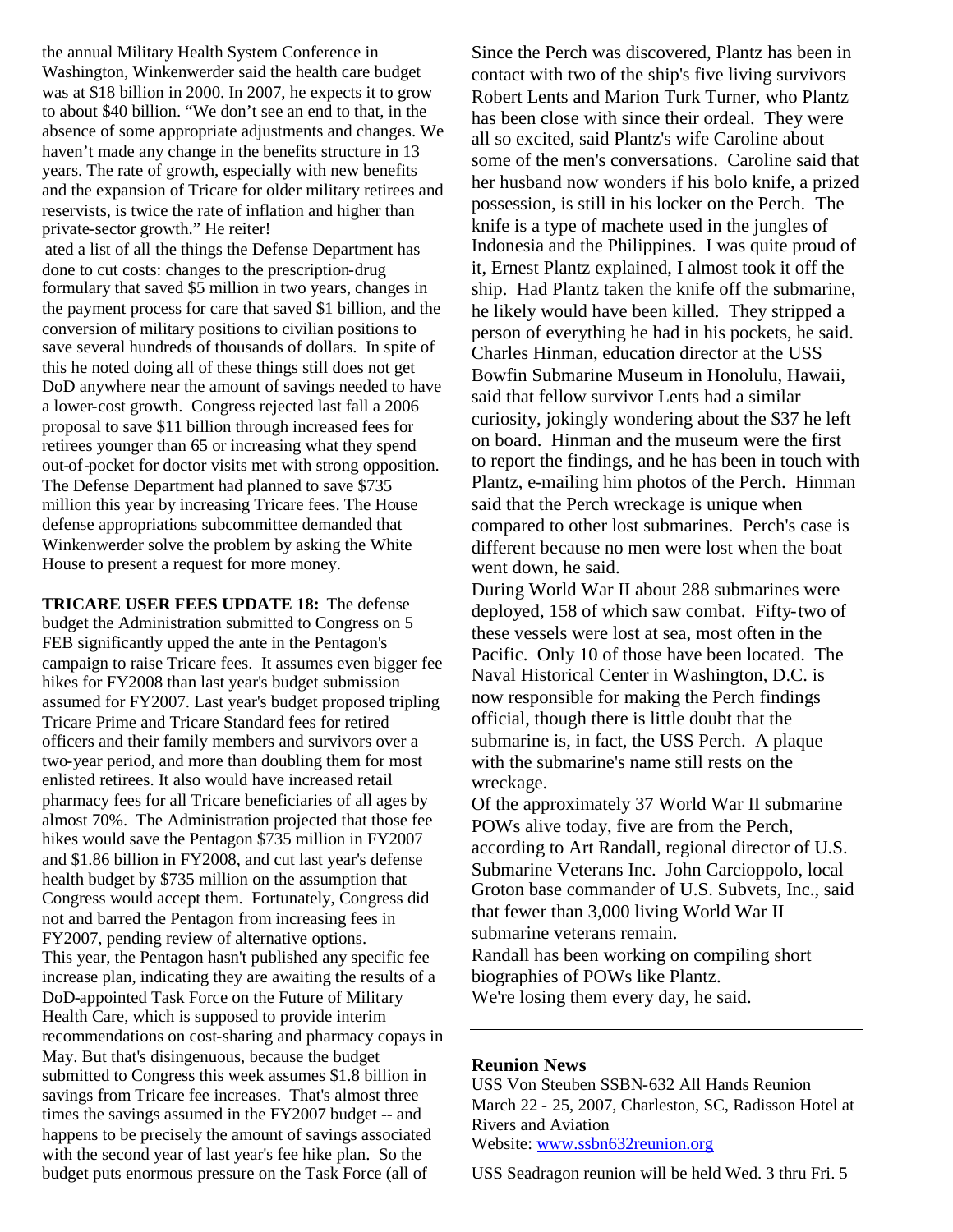whose members were appointed by the Secretary of Defense and half of whom work for the Secretary) to propose at least the same fee hikes the Pentagon pushed last year - and assumes that Congress will implement them all immediately, without any two-year phase-in. In essence, the Administration has underfunded the defense health budget by presuming the task force's outcome, and has challenged Congress to either change the law to implement fee increases high enough to save \$1.8 billion or to find another \$1.8 billion from another source to make up for the underfunding.

The Military Officers Association of America thinks it's wrong to play this kind of budget "chicken" with the defense health program - especially in time of war. They believe strongly that Congress should establish clear guidelines in law about the unique role of military retirement benefits, including health care, as the primary offset for the extraordinary demands and sacrifices inherent in a military career. They must recognize that military members and families who serve two or three decades under those conditions are making a substantial, in-kind pre-payment for those benefits. The cash deductibles, enrollment fees and copays that they pay in retirement are only a small portion of their very large personal contributions toward their benefits. To help make this case, MOAA is asking their members and all others in the military community member to do the following as applicable:

Sign, stamp and mail the four tear-out letters in their February issue of Military Officer magazine (two at page 32 addressed to the House and Senate Armed Services Committee Chairmen and two at page 52 addressed to the Committees' senior Republican). Similar tear-out letters last year helped turn the tide in Congress when Committee leaders stacked them on a witness table at a TRICARE hearing. Even more participation is needed this year, now that Congress is facing a far greater budget challenge.

Use MOAA's Web site to urge your U.S. representative to cosponsor Rep. Chet Edwards' (D-TX) and Rep. Walter Jones' (R-NC) Military Retirees Health Care Protection Act (H.R. 579).

Pass the word about the proposed increases to all of your TRICARE-eligible friends and urge them to send the message available at http://capwiz.com/moaa/issues/bills/?bill=9275676

September 2008 in the Renaissance Hotel (A Marriott Hotel). in Dallas - Fort Worth. E-mail: Ron Waldron Head Hunter 352-753-5393 SSN584NUC1@aol.com or Tom McCabe Sect/Tres 707-429-4796 tompops@aol.com



A big "Thank You" and a hearty well done goes to George Lisle, our Base Treasurer. George won the depth charge drawing at the February meeting and immediately donated his winnings back to the Base! Thanks George!!

# **Victims of Sub Collision Mourned**

AP, Honolulu Star-Bulletin, February 10, 2007 Takako Segawa wanted her family's Hawaii vacation to be special. So she turned down invitations from friends to join them on their trips here, hoping instead to experience the islands with her father, a radio operator on the Japanese fisheries training vessel Ehime Maru. Before she got her chance, the Navy submarine USS Greeneville rammed into the Japanese fishing school ship during a surfacing maneuver demonstration off Honolulu six years ago, killing Hirotaka Segawa, four other crewmen and four teenage trainees. Yesterday, the families of all nine victims gathered in Honolulu for a ceremony carrying special significance under Buddhist custom because it marked the start of the seventh year since the deaths. Last year, the families of only three victims made it.

"My father would often come to the Honolulu port, but he wouldn't get to visit much of the city. So we thought it would be a good place to come," said Takako Segawa, 37. "He was going to retire after this voyage, and we were going to come." One by one, during a quiet, sober ceremony on a Kakaako Waterfront Park hill, family members laid white carnations and colorful leis in honor of the dead. Some families offered colorful strings of paper cranes, a Japanese symbol of peace. Few cried. Most rather maintained solemn, drawn faces as they bowed before a granite memorial and photographs of those killed.

According to Buddhist tradition, yesterday marked the seventh year since the nine died because the religion counts the moment of death as the first